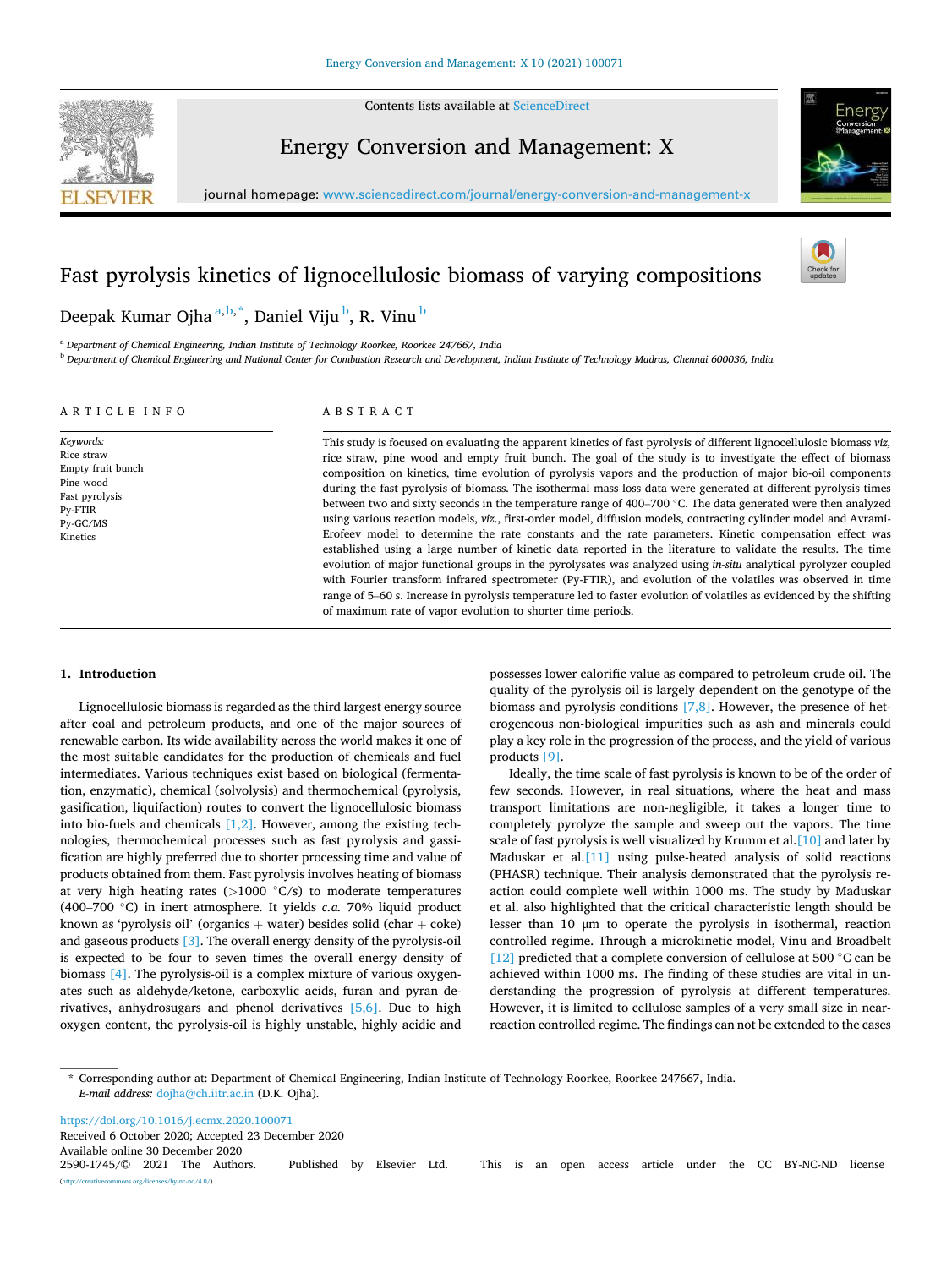*Energy Conversion and Management: X 10 (2021) 100071*

where cellulose of larger particle sizes are used, or where lignocellulosic biomass is used instead of cellulose. In our previous studies, we estimated the time scale of product evolution in the fast pyrolysis of alkali lignin using analytical pyrolyzer coupled with Fourier transform infrared spectrometer (Py-FTIR). The study estimated the product evolution time of the order of few minutes [\[13\].](#page-8-0)

Thermogravimetric analyzer (TGA) alone or coupled with FTIR spectrometer (TGA-FTIR) is exclusively used to understand the gas or solid phase reaction kinetics at slow heating rates (*<*100 ◦Cmin−<sup>1</sup> ), by identifying and monitoring the time evolution of various products [\[14-](#page-8-0)  [18\].](#page-8-0) In one such study, the interaction among the three biomass components, viz., cellulose, hemicellulose, and lignin, were investigated by Liu et al [\[17\].](#page-8-0) The study concluded that there is a strong interaction between lignin and hemicellulose in a biomass at low temperatures (*<*327 ◦C), and between hemicellulose and cellulose at higher temperatures (*>*327 ◦C). Additionally, the presence of lignin is shown to affect the yield of key products such as 2-furaldehyde and carbonyl-containing components. In another TGA-FTIR study, catalytic effect of activated charcoal on biomass pyrolysis was investigated in different temperature and composition ranges [\[18\].](#page-8-0) The study revealed great details about temporal vapor evolution and time scale of pyrolysis. However, these studies have certain limitations. Firstly, these studies are carried out at low heating rates (5–100  $^{\circ}$ Cmin $^{-1}$ ) and hence can not be fairly extrapolated to fast pyrolysis conditions. There were efforts by various researchers to study the kinetics at higher heating rates. In one of such efforts, Ojha et al. [\[13,19,20\]](#page-8-0) estimated the kinetic parameters for fast pyrolysis of lignin. By using analytical pyrolyzer coupled with FTIR (Py-FTIR), they also identified the interactions between cellulose and polypropylene at very high heating rate (*>*200 ◦C/s). They observed a reduction in pyrolysis time scale when polypropylene was co-fed with cellulose [\[19,20\].](#page-8-0)

The apparent activation energy and pre-exponential factor for biomass pyrolysis are primarily calculated using mass loss data generated over a range of heating rates using TGA. In a typical analysis, the mass loss data are fitted to model-free isoconversional models of Friedman, Kissinger-Akahira-Sunose (KAS), or Ozawa-Flyn-Wall [\[21-](#page-8-0)  [24\]](#page-8-0) to determine the activation energy and pre-exponential factor. The isoconversional models are very simple to use and it utilizes temperature *vs* conversion data generated at multiple linear heating rates. The main shortcoming of the linear heating rate experiment is that it fails to identify the acceleratory and sigmoidal regimes. However, it can be identified by utilizing the combination of isothermal and linear heating rate experiments [\[21\]](#page-8-0). *Mishra and Bhaskar* [\[25\]](#page-8-0) determined the activation energy for rice straw as 155.8 kJ/mol and 236.7 kJ/mol in the conversion ranges of 5–60% and 61–90%, respectively, using model-free kinetic methods. In another study based on isothermal data at 265 ◦C, a relatively low activation energy of 116 kJ/mol is reported for rice straw pyrolysis [\[26\].](#page-8-0) The activation energy of pine wood pyrolysis was estimated using distributed activation energy model (DAEM) as 165 kJ/mol [\[27\]](#page-9-0). It is important to note that the kinetic parameters calculated at lower heating rates may not be valid at fast heating rate conditions. This means reliable data of weight loss profile at high heating rate is required to estimate the kinetics of fast pyrolysis.

The current study is intended to investigate the kinetics of fast pyrolysis of three lignocellulosic biomass, viz. rice straw (RS), pinewood (PW) and empty fruit bunch (EFB). The study has three major parts. In the first part, the isothermal mass loss profiles under fast pyrolysis conditions were generated using the analytical Pyroprobe® reactor. Subsequently, the mass loss data were used to estimate the apparent kinetic parameters such as activation energy and pre-exponential factor. A kinetic compensation plot is generated using the existing literature data to validate the obtained kinetic parameters. In the second part, the time scale of the fast pyrolysis of biomass is estimated using Py-FTIR. In the third part, the fast pyrolysis products from RS, PW and EFB were identified using analytical pyrolyzer coupled with gas chromatograph/ mass spectrometer (Py-GCMS).

### **2. Materials and methods**

#### *2.1. Materials*

Three agro residues, viz. EFB, PW, and RS, were selected on the basis of difference in composition and ash content. The detailed composition of these biomasses are presented in Table 1 and [Table 2](#page-2-0). These biomass samples were obtained from Valmet Technologies, Chennai. The materials were crushed using a domestic grinder, and particles in the size range 0.30–0.50 mm were obtained by sieving.

The proximate analysis, ultimate analysis and higher heating value (HHV) of the biomass were performed according to the American Society for Testing and Materials (ASTM) guidelines, and are depicted in Table 1. It is clear that RS contains highest ash (18.9%) among the three biomass followed by the EFB (7.5%) and PW (0.7%). PW contains highest volatile matter (74.8%) but it also contains high fixed carbon  $(-17%)$ . The results of the proximate and elemental analyses are found to be in agreement with the literature [\[28\]](#page-9-0).

### *2.2. Isothermal mass loss of biomass and Py-FTIR analysis*

The isothermal mass loss profiles of biomass under fast pyrolysis conditions were generated in a Pyroprobe® 5150 pyrolyzer (CDS Analytical, U.S.A.) integrated with a stainless-steel Brill cell. The snapshot of the Brill cell is depicted in Fig. S1 (Supplementary Information). The Brill cell consists of two Zinc-selonide (ZnSe) windows on two sides to facilitate the IR scanning of the pyrolysis vapors. The Brill cell was placed in the beam path of an FT-IR spectrometer (Agilent Cary 660 series) to monitor the pyrolysis vapors. However, for mass loss experiments, FTIR spectrometer was not turned on. In a typical mass loss experiment,  $8 \pm 0.2$  mg of pre-dried biomass was measured using high precision microbalance (Sartorius Cubis,  $\pm 1$  μg accuracy). The biomass was loaded in the quartz tube and packed with a glass wool on both ends. The quartz tube was placed inside the resistively heated Pt-filament coil, which was then placed inside the Brill cell. Nitrogen gas was continuously purged through the Brill cell at 110 mL min−<sup>1</sup> , which was held at 200  $\degree$ C to avoid any vapor condensation. The temperature and flow rate were optimized in such a way that the vapors do not condense on the ZnSe windows. Before starting the experiment, the Brill cell was was purged with  $N_2$  for 10 min to establish inert atmosphere.

In order to obtain the mass loss profiles, the biomass sample was heated to various temperatures and maintained at different hold times. The different hold times used were 2, 4, 6, 8, 10, 15, 20, 30 and 60 s and the temperatures were 400, 450, 500, 550, 600, 650 and 700 ◦C. At the end of the experiment, the mass of the biomass remaining in the quartz tube was measured using a microbalance. Each experiment was repeated at least three times to check the repetability, and the standard error is reported.

In order to obtain the time evolution of functional groups of the pyrolysates, the FTIR spectrometer was turned on. The FTIR was

| Table |  |
|-------|--|
|-------|--|

| Detailed characterization of three biomass as used in fast pyrolysis experiments. |  |  |
|-----------------------------------------------------------------------------------|--|--|
|-----------------------------------------------------------------------------------|--|--|

|                               | <b>RS</b>                            | PW   | <b>EFB</b> |  |  |  |
|-------------------------------|--------------------------------------|------|------------|--|--|--|
|                               | Proximate Analysis (air dried basis) |      |            |  |  |  |
| Moisture (wt.%)               | 8.8                                  | 7.7  | 9.8        |  |  |  |
| Volatile (wt.%)               | 63.8                                 | 74.8 | 66.1       |  |  |  |
| Fixed carbon (wt.%)           | 8.5                                  | 16.8 | 16.6       |  |  |  |
| Ash $(wt.%)$                  | 18.9                                 | 0.7  | 7.5        |  |  |  |
| Ultimate Analysis (dry basis) |                                      |      |            |  |  |  |
| C(wt.%)                       | 38.0                                 | 47.1 | 38.3       |  |  |  |
| H(wt.%)                       | 5.5                                  | 6.2  | 5.1        |  |  |  |
| $N$ (wt.%)                    | 0.8                                  | 0.1  | 1.2        |  |  |  |
| $O(wt \, % )^*$               | 36.8                                 | 45.9 | 47.7       |  |  |  |
| S(wt, %)                      | 0.0                                  | 0.0  | 0.2        |  |  |  |
| $HHV$ ( $MJ/kg$ )             | 14.7                                 | 20.4 | 15.9       |  |  |  |

 $*O = 100 - C - H - N - S - Ash.$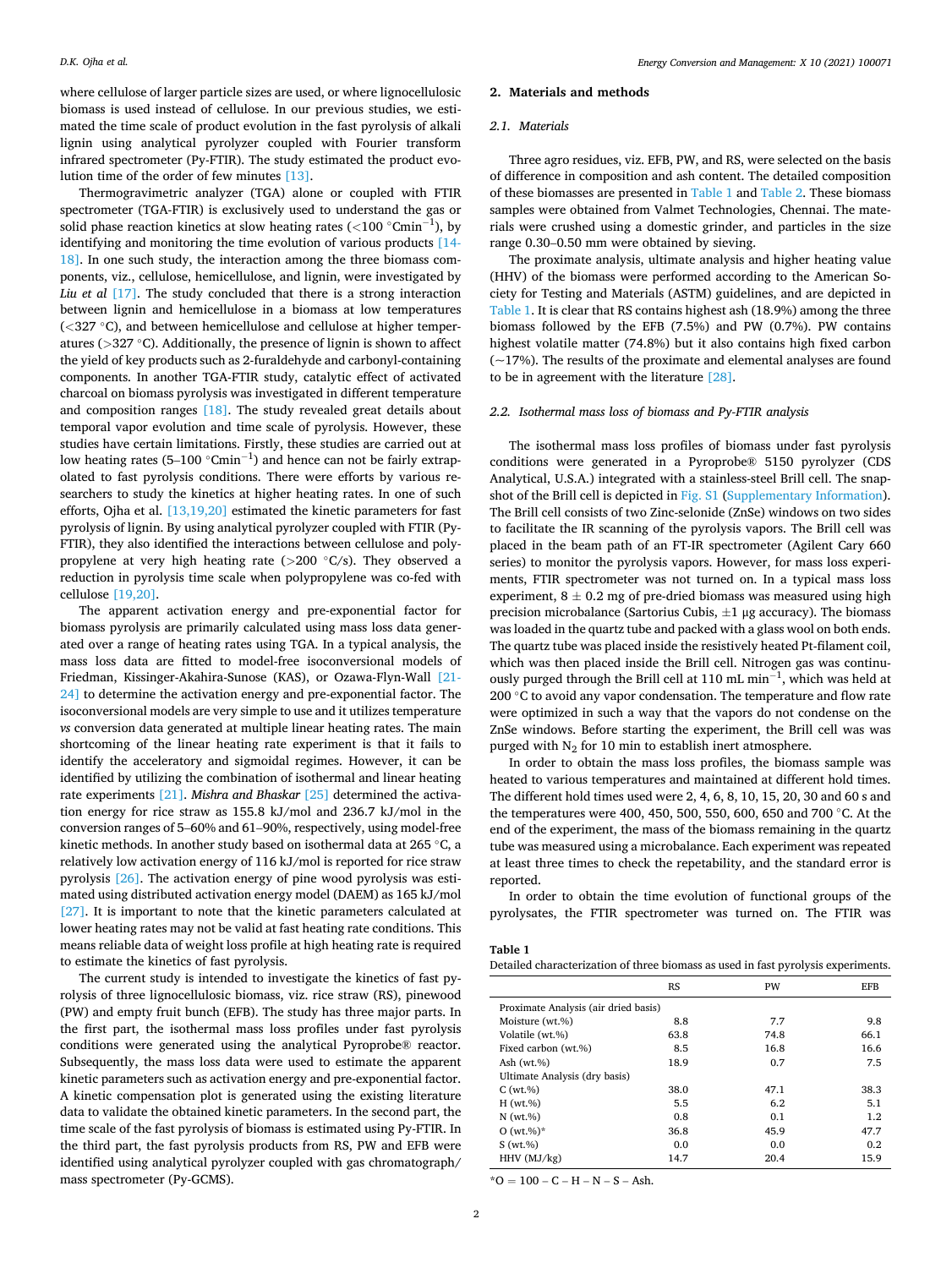#### <span id="page-2-0"></span>**Table 2**

Composition of ash (in wt.%) extracted from EFB, PW and RS [\[28\]](#page-9-0).

| Metal oxides                   |            | Composition in ash (%) |           |  |  |
|--------------------------------|------------|------------------------|-----------|--|--|
|                                | <b>EFB</b> | PW                     | <b>RS</b> |  |  |
| SiO <sub>2</sub>               | 63.20      | 9.71                   | 77.20     |  |  |
| Al <sub>2</sub> O <sub>3</sub> | 4.50       | 2.34                   | 0.55      |  |  |
| Fe <sub>2</sub> O <sub>3</sub> | 3.90       | 2.10                   | 0.50      |  |  |
| SO <sub>3</sub>                | 2.80       | 2.22                   | 1.18      |  |  |
| CaO                            | 9.0        | 48.88                  | 2.46      |  |  |
| MgO                            | 3.80       | 13.80                  | 2.71      |  |  |
| Na <sub>2</sub> O              | 0.80       | 0.35                   | 1.79      |  |  |
| $K_2O$                         | 9.0        | 14.38                  | 12.59     |  |  |
| $P_2O_5$                       | 2.80       | 6.08                   | 0.98      |  |  |
| TiO <sub>2</sub>               | 0.20       | 0.14                   | 0.04      |  |  |

equipped with a linear, highly sensitive mercury-cadmium-telluride (MCT) detector. The FTIR is set to aquire three spectra every second in the scan range of 4000–600  $\rm cm^{-1}$  at a resolution of 2  $\rm cm^{-1}.$  The total scan time was set to 60 s. The time-based spectra were generated based on Gram-Schmidt function [\[29\].](#page-9-0)

## *2.3. Product analysis using Py-GC/MS*

Fast pyrolysis experiments were carried out in Pyroprobe® 5200 pyrolyzer (CDS Analytical, U.S.A.) interfaced with gas chromatograph/ mass spectrometer (GC/MS, Agilent Technologies, model 7890-5975C). In a typical experiment,  $500 \pm 50$  µg sample was packed inside the Ptcoil filament as described earlier. The sample was then pyrolyzed at desired temperatures (400, 500, 650, 800 ◦C) and held for 30 seconds. The vapors generated during pyrolysis were continuously passed through an online Tenax® trap, where it gets adsorbed. After the completion of pyrolysis, the temperature of the Tenax® cartridge was increased to 300 ◦C in 3 min to quickly desorb the vapors. Subsequently, the desorbed vapors were passed through he GC/MS for product analysis.

The transfer line was connected to the GC injector which was set at 280  $°C$ . The incoming pyrolysis vapors were separated using HP-5 ms (30 m  $\times$  0.25 mm i.d.  $\times$  0.25 µm film thickness) capillary column. The GC column oven was initially held at 40  $\degree$ C for 2 min, followed by a ramp of 10  $\degree$ C min<sup>-1</sup> to 280  $\degree$ C, and finally held at this temperature for 2 min. Ultra-high pure helium (99.9995%) was used a carrier gas for GC/MS. The carrier gas flow rate was set at 1 mL min $^{-1}$ . The separated analyte from the GC was transferd to the MS using a GC/MS interface. The GC/ MS interface and ion source temperatures were maintained at 300 ◦C and 250 ◦C, respectively. The incoming pyrolysates were scanned in the mass range (*m*/*z*) of 28–400 Da at an electron ionization voltage of 70 eV. The mass spectra of the pyrolysates were compared with NIST and Biofuel libraries, and the compounds that had a match-factor*>*80% were considered. The relative composition of the pyrolysates is reported in terms of GC/MS peak area%.

## **3. Result and discussions**

## *3.1. Kinetics of the fast pyrolysis of biomass*

The fundamental equation to describe the the rate of conversion of the sample is given by [\[21\]](#page-8-0) 

$$
\frac{d\alpha}{dt} = k(T)f(\alpha)
$$

where  $\alpha$  is mass conversion with time t, and  $k(T)$  is described by Arrhenius equation. The function  $f(\alpha)$  describes the dependence of conversion on the progress of the reaction. The equation can be integrated for isothermal condition to yield,

$$
g(\alpha) = \int_0^{\alpha} \frac{d\alpha}{f(\alpha)} = Ae^{\frac{-E}{RT}} \int_0^t dt = k(T) \cdot t
$$

Where A (also denoted as  $k_0$ ), E and R denote pre-exponential factor, apparent activation energy and universal gas constant, respectively. The function  $g(\alpha)$  is derived for various models in the literature, and given in Table 3.

The isothermal mass loss profiles of RS, EFB, and PW, generated under fast pyrolysis conditions, are depicted in  $Fig. 1$ . It is important to note that each data point in the mass loss profile corresponds to an experiment performed at a specific temperature and hold time. It is evident that different biomass samples behave differently when exposed to same temperature and hold time, i.e. the mass of different biomass samples decreases at different rates at similar experimental conditions. To understand better, if we consider a temperature of 400 ◦C and holding time of 30 s, the remaining sample mass is observed as 63%, 42%, and 41%, for PW, EFB, and RS, respectively. The dependence of rate of thermal degradation on the bio-chemical composition of biomass, i.e. cellulose, hemicellulose, lignin, and ash content is well established [\[30\]](#page-9-0). The bio-chemical composition of the EFB, PW, and RS, are reported in the literature, are given in the [Table 4](#page-3-0) [\[31-33\]](#page-9-0).

Typically, the degradation of cellulose and hemicellulose starts at a lower temperature (~200 ◦C) and completes well within 500 ◦C, while, lignin degrades in a wide temperature range of 400–800 ◦C [\[34\]](#page-9-0). Overall, the high temperature degradation of biomass is attributed to the lignin content and the secondary reaction of lignin-derived products with char. The lignin content can be qualitatively related to the fixed carbon in the biomass; higher fixed carbon content in the biomass is indicative of higher lignin content  $[35]$ . It is worth mentioning that, pine wood and empty oil palm fruit bunch are derived from woody biomass source, and these show a relatively higher fixed carbon or lignin content in comparison with rice straw, which is basically a harvested agro residue.

The rate constants obtained for fast pyrolysis of EFB, PW and RS at different temperatures according to various models are presented in Tables S1-S3 (Supplementary Information). The linear regression of the above mentioned models at different temperatures are depicted in Figures S2-S19 (Supplementary information). All the linear fits were generated with a minimum of five data points.

In order to identify the model that best describes the fast pyrolysis kinetics of biomass, the regression coefficients of different models were compared. It is observed that the decelerating models such as diffusion models exhibit a reasonable regression coefficient of  $R^2 > 0.90$  for all the biomass samples (Tables S1-S3). However, low regression coefficient values (0.9–0.95) are observed at high temperatures. The apparent activation energies [\(Table 5\)](#page-3-0) vary in the range of 34–40 kJ/mol, 35–50 kJ/mol and 13–29 kJ/mol for EFB, PW, and RS, respectively. It is interesting to note that the activation energy values obtained in this study are much lower than the previously reported values. This can be attributed to the decomposion process being diffusion controlled. The kinetic falsification due to mass transfer, especially internal diffusion limitations are well established and the true activation energy is always estimated to be twice of the apparent activation energy [\[36\]](#page-9-0). The lower apparent activation energy of fast pyrolysis for rice straw indicates that

**Table 3** 

Details of various models used in this study to obtain the kinetic parameters [\[21\].](#page-8-0)

| Sl. No. | Model                       | $f(\alpha)$                                      | $g(\alpha)$                         |
|---------|-----------------------------|--------------------------------------------------|-------------------------------------|
|         | First Order                 | $(1-\alpha)$                                     | $-\ln(1-\alpha)$                    |
| 2       | 1D-Diffusion                | $1/(2\alpha)$                                    | $\alpha^2$                          |
| 3       | 2D-Diffusion                | $[-\ln(1-\alpha)]^{-1}$                          | $(1-\alpha) \ln(1-\alpha) + \alpha$ |
| 4       | 3D-Diffusion                | $3/2(1-\alpha)^{2/3}[1-(1-\alpha)^{1/3}]^{-1}$   | $[1-(1-\alpha)^{1/3}]^2$            |
| 5       | Avrami Erofeev              | $3(1-\alpha)$ [-ln(1- $\alpha$ )] <sup>2/3</sup> | $[-\ln(1-\alpha)]^{1/3}$            |
| 6       | <b>Contracting Cylinder</b> | $2(1-\alpha)^{1/2}$                              | $1-(1-\alpha)^{1/2}$                |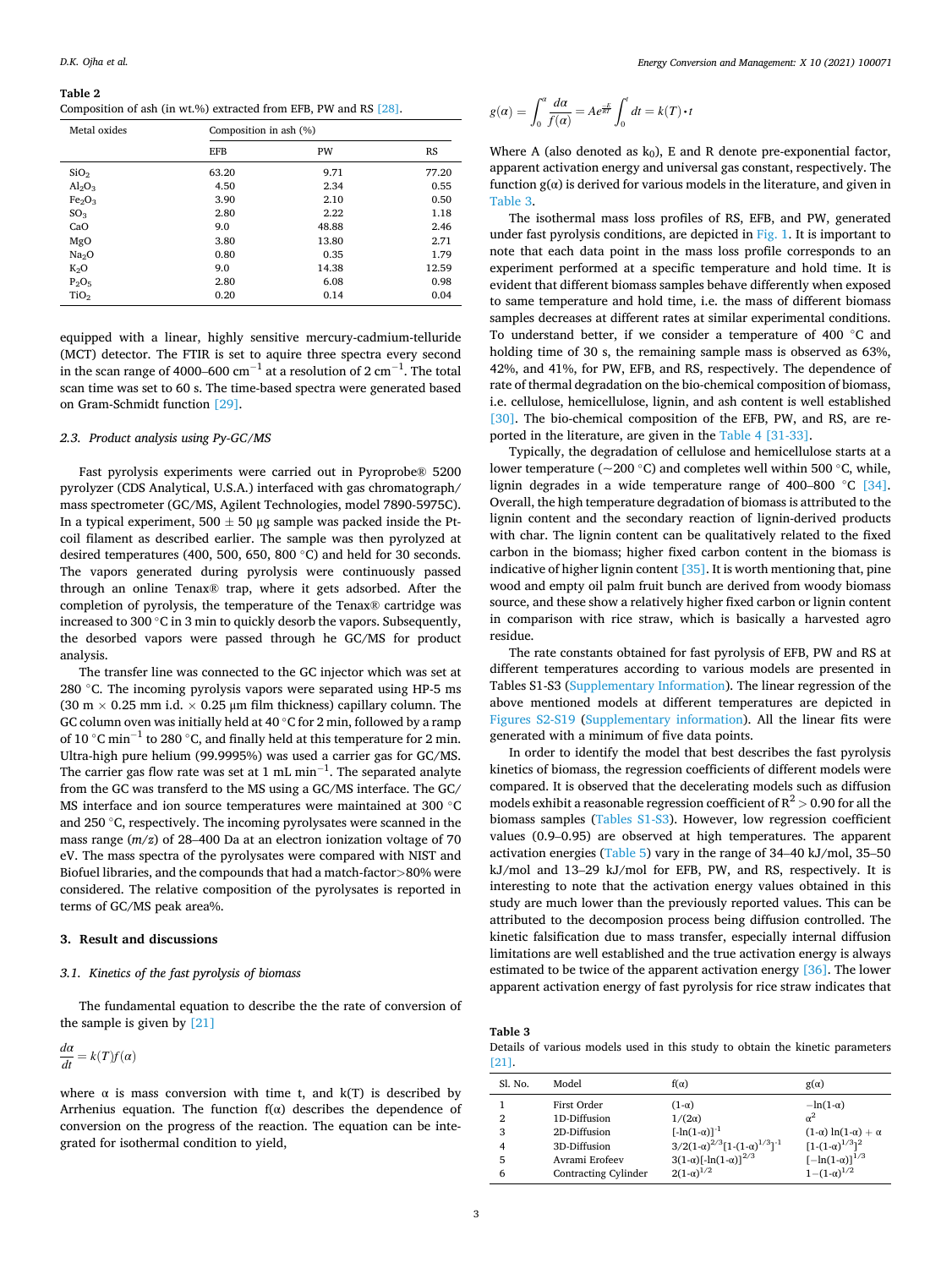<span id="page-3-0"></span>

**Fig. 1.** Isothermal mass loss profiles of (a) RS, (b) PW and (c) EFB at various temperatures (400–700 ◦C) and hold times (2, 4, 6, 8, 10, 12, 14, 16, 18, 20, 30 and 60 s).

**Table 4**  Bio-chemical composition of RS, PW and EFB [\[31-33\].](#page-9-0)

| <b>Biomass</b> | <b>RS</b> | PW   | <b>EFB</b> |
|----------------|-----------|------|------------|
| Cellulose      | 32.1      | 40.0 | 37.3       |
| Hemicellulose  | 28.0      | 26.9 | 14.6       |
| Lignin         | 19.6      | 27.7 | 31.7       |
| Ash/Others     | 20.3      | 5.0  | 16.4       |

the thermal degradation of high-ash materials are not very sensitive to the temperature. A study by Wang et al.[\[37\]](#page-9-0) indicated that the presense of SiO2 and other metallic components improves the intraparticle heat transfer, which accelerates the degradation at the interior of the particle. They also pointed out that, if the metals are not uniformly distributed within the particle, random nucleation centers are formed as the pyrolysis temperature increases.

The apparent activation energy and pre-exponential factor values vary in large range based on the experimental methodology and calculation techniques employed. For example, the activation energy for rice straw reported in two separate studies are 26.1 kJ/mol and 176.2 kJ/ mol [\[38](#page-9-0)–40]. While the activation energy and pre-exponential factor values estimated using different techniques vary widely, the variation can be plotted on a single scale, which is based on 'kinetic compensation effect'. The kinetic compensation plot relates the apparent activation energy with the logarithm of the pre-exponential factor;  $ln(k_0) = a \times$  $E_a + b[41-43]$ . In the expression, *a* and *b* are model-free parameters, also called as kinetic compensation parameters. The kinetic compensation plots for EFB, PW, and RS are depicted in [Fig. 2](#page-4-0).

The kinetic compensation effect is based on the assumption that the increase in the activation energy is accompanied by a corresponding increase in the pre-exponential factor and *vice versa*. Importantly, a number of experimental data points are taken from the literature that correspond to EFB, PW, and RS at slow heating conditions [\[25,26,44-](#page-8-0)  [58\].](#page-8-0) A majority of the (*Ea, k0*) data sets corresponding to literature were determined by (a) fitting a first-order or nth order kinetic model to dynamic TG mass loss profiles, (b) fitting a distributed activation energy model with pseudo-components, (c) using single heating rate method of Coats-Redfern, and (d) using multiple heating rate method of Kissinger and Ozawa. The kinetic compensation expressions were found to be  $ln(k_0) = 0.2E_a - 5.33$ ,  $ln(k_0) = 0.2E_a - 3.90$  and  $ln(k_0) = 0.088E_a - 2.51$ for EFB, PW and RS, respectively.

## *3.2. Time scale of fast pyrolysis of biomass*

[Fig. 3](#page-5-0) depict the FTIR spectra of pyrolysates evolved from fast pyrolysis of EFB at 500 ◦C. The major functional group vibrations detected include: O–H stretch (3400 cm<sup>-1</sup>), C–H aromatic stretch (3072 cm<sup>-1</sup>) and methyl stretch (2962  $cm^{-1}$ ), -CH<sub>2</sub>– stretch of hydrocarbon

| ап<br>Ы | . . |
|---------|-----|
|---------|-----|

List of kinetic parameters determined for fast pyrolysis of EFB, PW and RS.

|                      |           | . .   |       |       |            |            |       |            |       |
|----------------------|-----------|-------|-------|-------|------------|------------|-------|------------|-------|
|                      | <b>RS</b> |       |       | PW    |            | <b>EFB</b> |       |            |       |
| Model                | $E_a$     | $k_0$ | $R^2$ | $E_a$ | $\kappa_0$ | $R^2$      | $E_a$ | $\kappa_0$ | $R^2$ |
| First order          | 18.5      | 4.1   | 0.99  | 37.1  | 26.5       | 0.97       | 34.3  | 28.1       | 0.96  |
| 1D-diffusion         | 21.7      | 1.8   | 0.98  | 39.7  | 14.8       | 0.97       | 34.6  | 9.5        | 0.98  |
| 2D-diffusion         | 28.7      | 4.1   | 0.95  | 44.7  | 26.1       | 0.96       | 38.7  | 13.3       | 0.96  |
| 3D-diffusion         | 13.0      | 0.2   | 0.94  | 49.4  | 20.3       | 0.96       | 48.9  | 24.5       | 0.96  |
| Contracting cylinder | 20.5      | 1.4   | 0.99  | 35.3  | 8.4        | 0.98       | 34.7  | 8.5        | 0.98  |
| Avrami Erofeev       | 10.8      | 0.7   | 0.88  | 24.1  | 3.0        | 0.97       | 21.3  | 2.8        | 0.98  |

 $E_a$  and  $k_0$  represent activation energy (kJ/mol) and pre-exponential factor (s<sup>-1</sup>), respectively.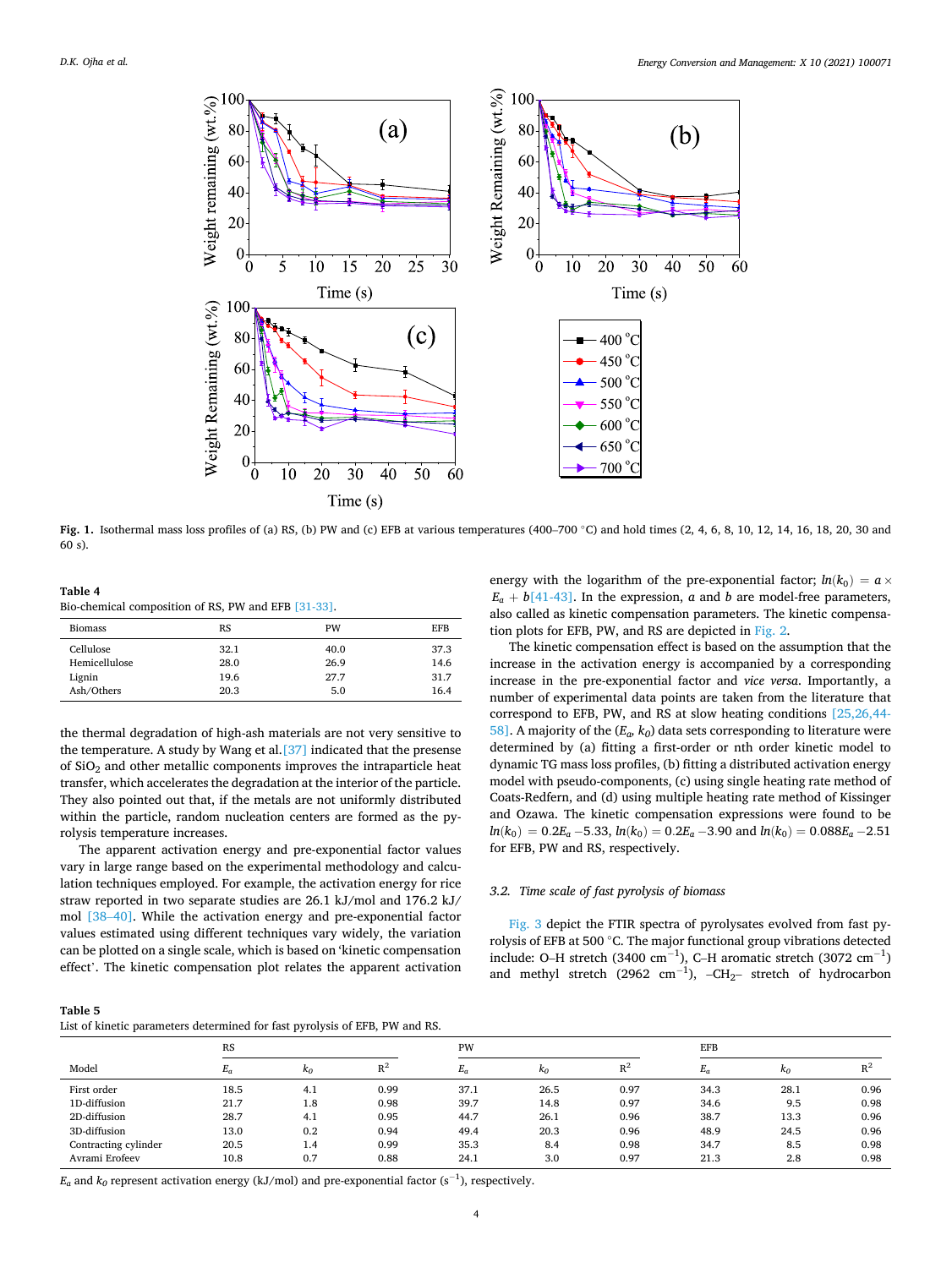<span id="page-4-0"></span>

**Fig. 2.** Kinetic compensation plots for pyrolysis of (a) PW, (b) RS and (c) EFB based on the rate parameter data from the literature and this study.

backbone (2920–2933 cm<sup>-1</sup>), C = O carbonyl stretch in aldehydes and ketones (1735 cm $^{-1}$ ), aromatic ring stretch (1506, 1615 cm $^{-1}$ ), C–C skeletal vibration (1127 cm<sup>-1</sup>), C-O primary alcohol stretch (1056  $\rm cm^{-1})$  and CO<sub>2</sub> (2348  $\rm cm^{-1}$ ). More spectra can be seen in supplementary information (Figure S21-S28). It is clear that the evolution of vapors begins after 5 s (red curve) and then it increases rapidly until 9–13 s, and the evolution culminates after 60 s.

To simplify the discussion and for a better understanding, we define 'time to reach maximum rate of evolution (TRMRE)', which basically defines the time each function group takes to reach its maximum production rate in a particular experiment. It is important to note that the TRMRE analysis is not totally quantitative and it is prone to vary with carrier gas flow rate and distance between sample and IR beam path. We negate the complication arised due to these two factors by maintaining the constant flow rate in all the experiments, and by fixing the position and alignment of the sample in the brill cell. It is worth mentioning that the TRMRE does not directly represent the reaction time scale but it may have significance very similar to the half-life of a chemical reaction. The half-life analysis is widely used in chemical engineering and other streams.

The TRMRE values corresponding to different functional groups are compared to understand the evolution pattern and time scale of various functional groups with respect to each other. We observed that the TRMRE is different for different functional groups; TRMRE of C-O-C (methoxy) and carbonyl groups in fast pyrolysis of EFB at 500 ◦C are 19 and 13 s respectively. The variation of TRMRE clearly indicates that fast pyrolysis in the Pyroprobe is not rapid and it takes around a minute to complete. It also explains that the cellulose and hemicellulose-derived products (carbonyls) are mostly released in high quantities in the intial stage of the pyrolysis, while the lignin-derived product (methoxy groups) are mostly released at the later stage.

Fast pyrolysis is known to complete within a few seconds and the relatively large vapor evolution time (60 s) in our experiments can be due to the transport limitations. There are two possible resistances to the vapor transport in our experiments and shown in [Fig. 4.](#page-5-0) Firstly resistance to the transport of generated vapor through the bed of unreacted biomass and char (solid–gas interactions), and secondly, the resistance experienced by the products sneaking out through the glass wool and mixing with the carrier gas stream (gas-film resistance). The mode of transport in both these cases is purely diffusion. The effect of transport resistances is also evident from the activation energy calculation, because the diffusion-based models fit the experimental data well. It is also important to note that the smaller molecules can diffuse out faster than the bulkier molecules but given a very small distance each molecule has to travel before it gets detected; the effect of transport limitation on the time scale is assumed negligible.

[Fig. 5](#page-6-0) depicts the time evolution of pyrolysates from PW, EFB and RS at 500 °C. It is clear that  $C = O(carbonyl)$  is more pronounced in the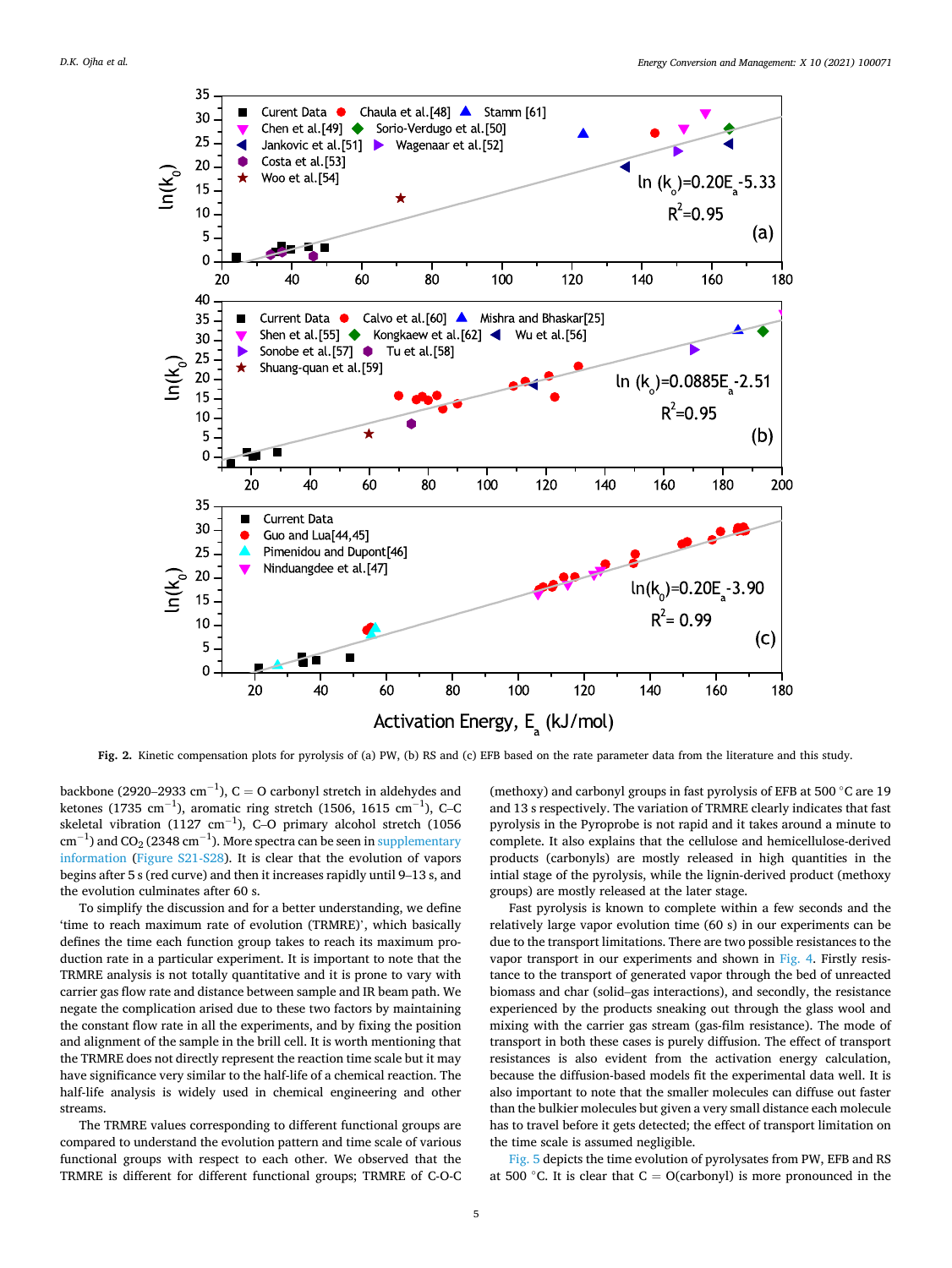<span id="page-5-0"></span>

Fig. 3. Time evolution of FTIR spectra of pyrolysis vapors from fast pyrolysis of EFB at 500 °C.



**Fig. 4.** Product vapor evolution and mass transfer zone in the Py-FTIR set-up.

pyrolysates from PW. The carbonyl groups are largly present in linear organics and carboxylic acids, which constitute the major fraction of the pyrolysates. The second most dominant funcational group is  $CO<sub>2</sub>$ , which is generated from decarboxylation reaction. In EFB and RS,  $CO<sub>2</sub>$  is more prononounced followed by the  $C = O(carbonyl)$ . The composition of various functional group is directly related to the type of biomass and pyrolysis conditions. However, the presence of ash alters the primary degradation pathway. Clearly CO<sub>2</sub> formation via decarboxylation and condensation reaction is promoted by the ash present in the biomass. As TRMRE is not a quantitative metric, the product formation will be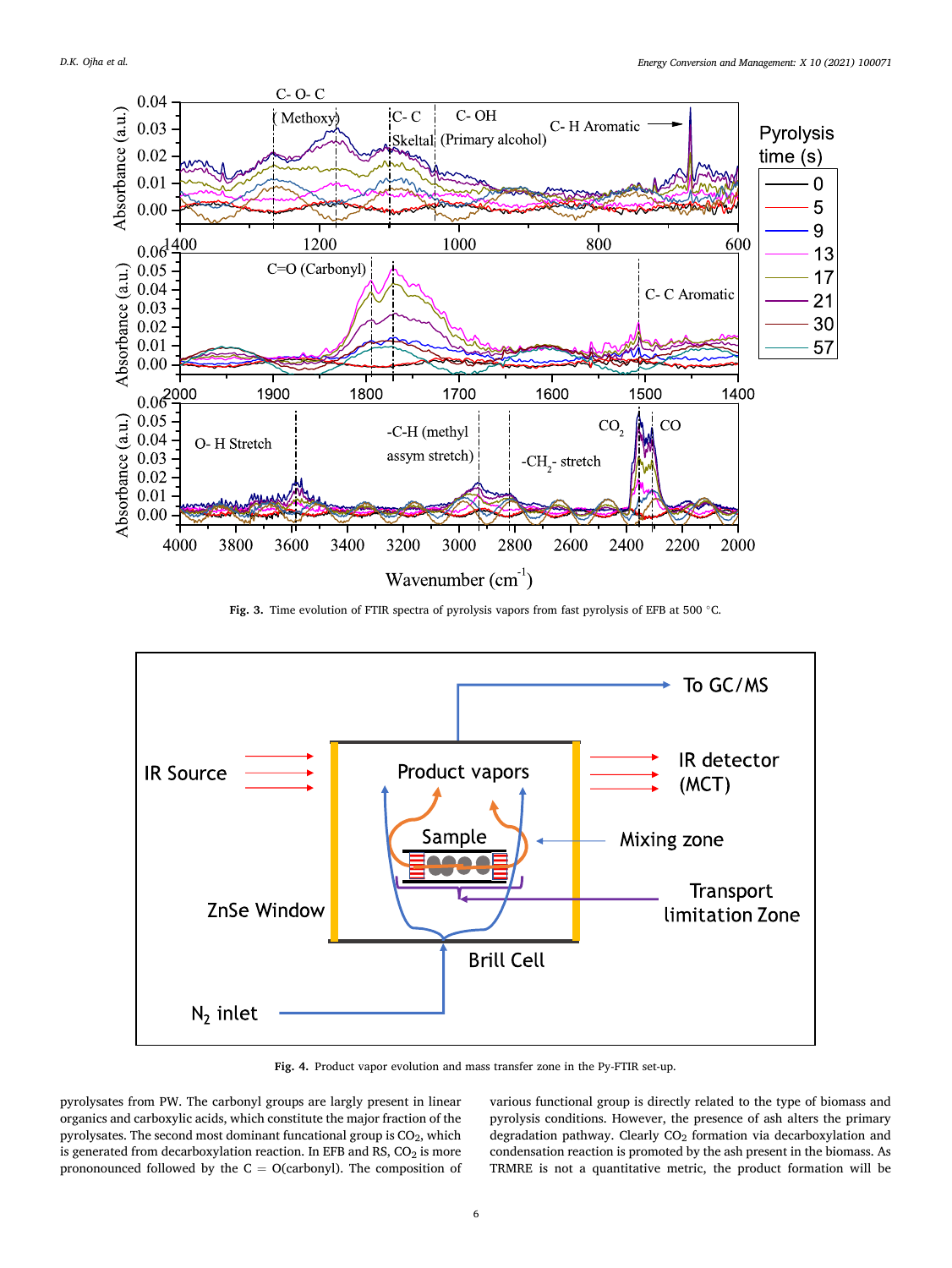<span id="page-6-0"></span>

**Fig. 5.** Time evolution of major functional groups from fast pyrolysis of PW, EFB, and RS at 500 ◦C.

discussed in the next section.

It is interesting to note that the TRMRE values for three biomass follow the trend PW *>* EFB *>* RS. The variation of TRMRE is generally percieved to be directly linked with the amount of cellulose, hemicellulose and lignin in the biomass; higher the lignin or fixed carbon content, higher is the TRMRE. PW and EFB have very similar fixed carbon content but their TRMRE values are very different. This can be attributed, at least partially, to the affect of ash, because the TRMRE values follow a trend with ash content in biomass. TRMRE decreases with

increase in ash in biomass as shown in Fig. 5. In the previous section, we discussed the formation of multiple nucleation centers because of nonuniform distribution of ash in the biomass. The nucleation centers catalyze the pyrolysis process by improving the heat transfer and/or by catalyzing the secondary decomposition of pyrolysis vapors. While the role of inert materials on heat tranfer improvement during biomass pyrolysis has not been studied very well, the catalytic effect of SiO<sub>2</sub> and Al2O3 in the C–C and C-O bond activation is well studied and reported [\[59-63\].](#page-9-0) Ash promotes the formation of non-condensable gasses and



**Fig. 6.** Effect of temperature on the composition of pyrolysates from fast pyrolysis of PW.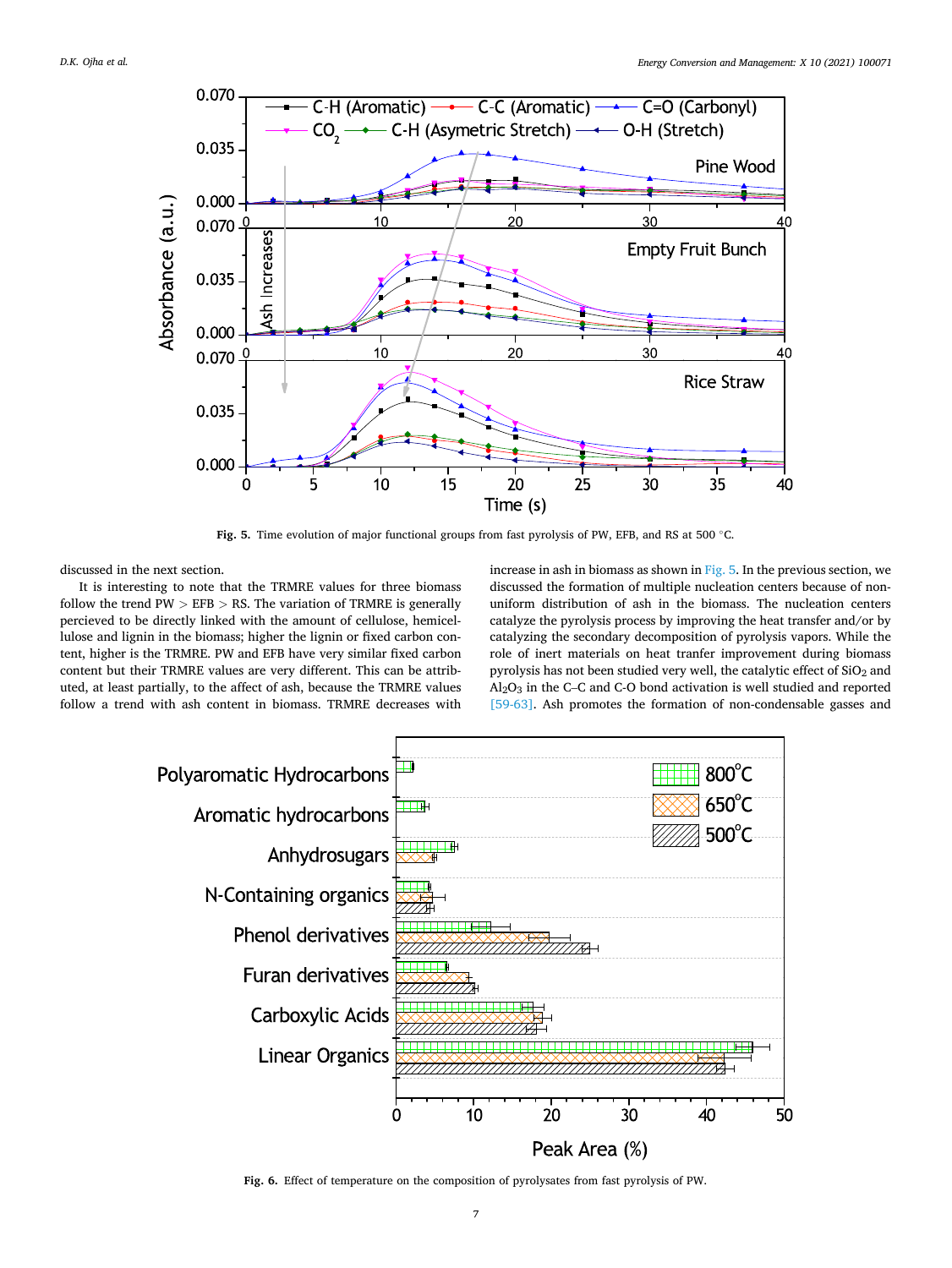char by cracking the larger molecules from the vapor and tar [\[63\].](#page-9-0) It also promotoes the condensation of the cracked vapors on the char surface.

#### *3.3. Product composition from the fast pyrolysis of biomass*

To evaluate the composition of the pyrolysates, fast pyrolysis experiments were conducted at various temperatures 500, 650, and 800 ◦C in the analytical Py-GC/MS set-up. The major product groups are depicted in [Fig. 6,](#page-6-0) 7 and [8](#page-8-0). Additionally, the details of all the products detected in fast pyrolysis can be found in Tables S1-S3 (Supplementary Information). The composition of the products is presented as relative peak area %. For simplicity in presentation, the products are grouped into eight distnict categories, viz. Aldehyde/ketones, carboxylic acids, furan derivatives, phenol derivatives, N-containing organics, anhydrosugars, aromatic hydrocarbons and polyaromatic hydrocarbons. It is observed that linear organics were the major products from fast pyrolysis of PW and RS, while carboxylic acid was the major product from the EFB at 500 ◦C.

It is interesting to note that acetic acid, which is one of the major pyrolysis products from hemicellulose, was observed in high yields from RS and EFB. The production of furan derivative was more from RS and PW, while it was less than 5% in EFB. As expected, a high production of phenolics especially guaiacol and methyl guaiacol was observed from both the lignin-rich woody biomass feedstock, viz., EFB and PW. The formation of aromatic hydrocarbons were not observed from any biomass at 500 ◦C.

The effect of ash was more pronounced on the activation energy calculation and the time scale of fast pyrolysis. However, no-specific effect of ash was observed on the liquid product composition at 500 ℃. This may be due to the fact that ash is primarily responsible for catalyzing the condensation reactions, which leads to the formation of high molecular weight products similar to coke. Temperature has a conspicuous effect on the formation of major products. It is observed that the total selectivity of linear organics decreases with increase in temperature for RS and EFB. In contrast, the selectivity of linear organics increases for PW when temperature increased from 500 to 800 ◦C. Interestingly, as we move to higher temperatures, the selectivity of phenol derivatives decreases significantly for PW, while there was no significant variation observed for RS and EFB.

From the above discussion, it is inferred that the effect of

temperature is not uniform on all biomass types. The ash content may have an important role on product formation, particularly at high temperatures. The conversion of phenol derivatives to aromatic hydrocarbons via C-O bond scission is known to occur at high temperatures (*>*600 ◦C). Most of the phenolics in PW converted to aromatic and polyaromatic hydrocarbons at 800 ◦C. However, for high-ash biomass such as RS, significant production of aromatics is observed, without any reduction in phenol derivatives. Two possibilities exist: (a) there should be an alternative route for aromatic hydrocarbons production which does not involve phenolics, (b) there should be another route to form phenolics to compensate for the quantity of phenolics which is converted to the aromatic hydrocarbons. The latter possibility is likely to be more realistic as the reduction in yield of furan derivatives and linear organics is observed at 800 °C. The  $SiO<sub>2</sub>$ -rich ash of RS seems to catalyze the condensation of furan derivatives and linear organicsto produce phenolics.

Alternatively, the reduction in total phenolics production from low ash biomass such as PW can be attributed to the formation of aromatic hydrocarbons via cleavage of hydroxyl and methoxy linkages of guaiacol and other phenolic derivatives  $[13,31]$ . The cleaved propyl side chains of the C9 monomers of lignin and other methoxy phenols lead to the formation of aldehyde/ketones. From the structure of aromatic hydrocarbons produced, it can be inferred that the formation of benzene, toluene, and styrene proceeds via cleavage of methoxy and hydroxy linkages of phenol, guaiacol, and vinyl guaiacol [\[13,31\]](#page-8-0). Products such as cresol and methyl anisole are stable intermediates formed via cleavage of methoxy and hydroxy units of methyl guaiacol, respectively. The intermediates further transform to toluene, which is one of the major products at 800 ◦C.

## *3.4. Conclusion*

In this study, kinetics of fast pyrolysis of EFB, PW, and RS was conducted using analytical Py-FTIR and Py-GC/MS set-ups. The mass loss profiles of biomass were generated at different temperatures and using empirical models, the apparent kinetic parameters were determined. Kinetic compensation plot was constructed to validate the variation of apparent activation energy with pre-exponential factor. The time evolution of the vapor products were analyzed and 'time to reach maximum rate of evolution' followed the trend: PW *>* EFB *>* RS. The fast pyrolysis



**Fig. 7.** Effect of temperature on the composition of pyrolysates from fast pyrolysis of EFB.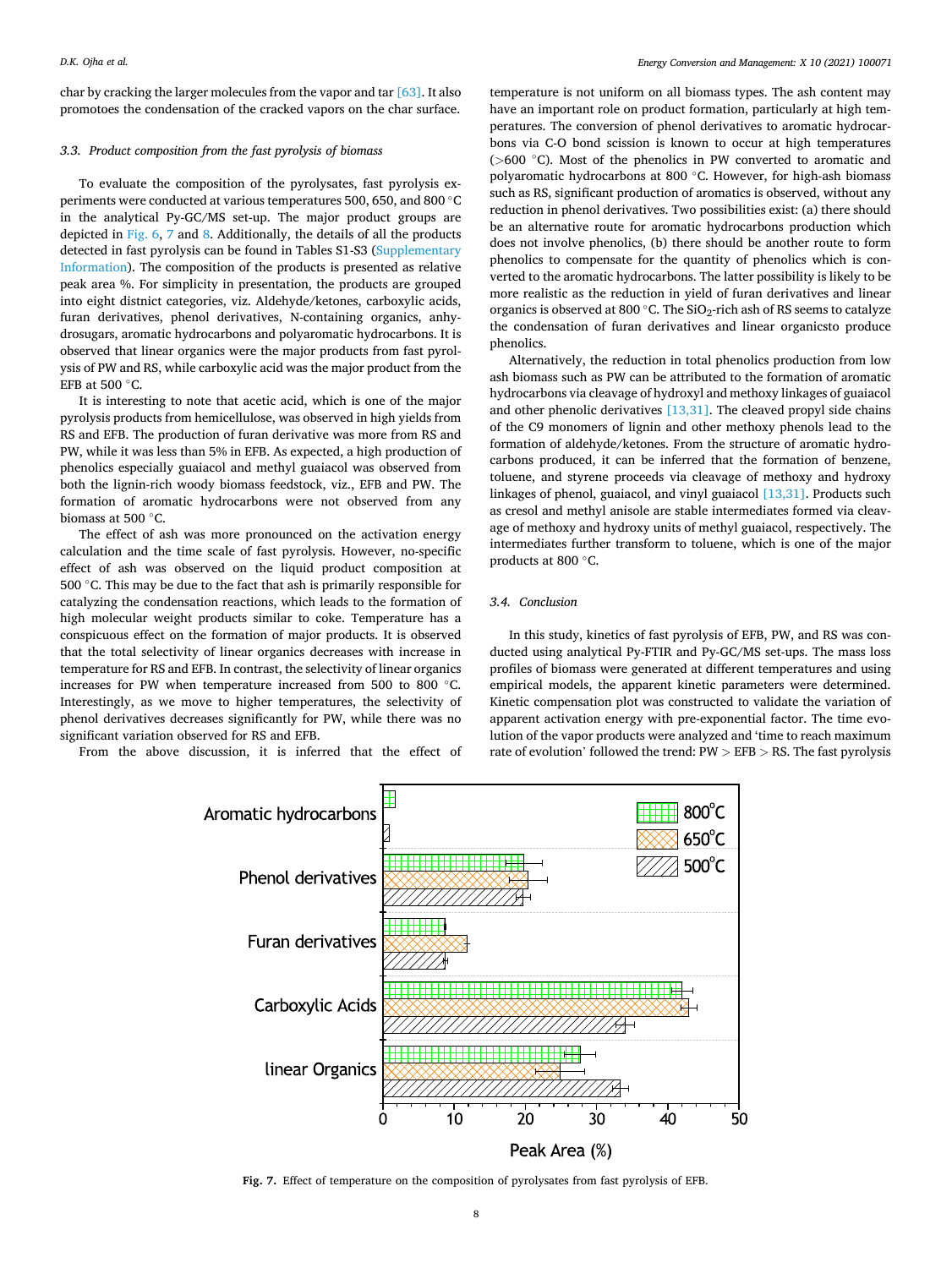<span id="page-8-0"></span>

**Fig. 8.** Effect of temperature on the composition of pyrolysates from fast pyrolysis of RS.

products were analyzed using online GC/MS and effect of biomass constituent and ash was highlighted. PW and EFB resulted in more phenol derivativaes while RS yielded more linear organics.

### **Declaration of Competing Interest**

The authors declare that they have no known competing financial interests or personal relationships that could have appeared to influence the work reported in this paper.

## **Acknowledgement**

The National Center for Combustion Research and Development is sponsored by the Department of Science and Technology (DST), India. The authors also thank Valmet Technologies Pvt. Ltd. Chennai, for partially funding this study.

#### **Appendix A. Supplementary data**

Supplementary data to this article can be found online at [https://doi.](https://doi.org/10.1016/j.ecmx.2020.100071)  [org/10.1016/j.ecmx.2020.100071.](https://doi.org/10.1016/j.ecmx.2020.100071)

#### **References**

- [1] [Kohli K, Prajapati R, Sharma BK. Bio-based chemicals from renewable biomass for](http://refhub.elsevier.com/S2590-1745(20)30043-X/h0005)  [integrated biorefineries. Energies 2019;12:233](http://refhub.elsevier.com/S2590-1745(20)30043-X/h0005)–73.
- [2] Uzoejinwa BB, He X, Wang S, El-Fatah Abomohra A, Hu Y, Wang Q. Co-pyrolysis of biomass and waste plastics as a thermochemical conversion technology for highgrade biofuel production: Recent progress and future directions elsewhere worldwide. Energy Convers Manage 2018;163:468–92. [https://doi.org/10.1016/j.](https://doi.org/10.1016/j.enconman.2018.02.004)  [enconman.2018.02.004.](https://doi.org/10.1016/j.enconman.2018.02.004)
- [3] Bridgwater AV. Review of fast pyrolysis of biomass and product upgrading. Biomass Bioenergy 2012;38:68–94. [https://doi.org/10.1016/j.](https://doi.org/10.1016/j.biombioe.2011.01.048)  [biombioe.2011.01.048](https://doi.org/10.1016/j.biombioe.2011.01.048).
- [4] [Kanaujia PK, Sharma YK, Garg MO, Tripathi D, Singh R. Review of analytical](http://refhub.elsevier.com/S2590-1745(20)30043-X/h0020) [strategies in the production and upgrading of bio-oils derived from lignocellulosic](http://refhub.elsevier.com/S2590-1745(20)30043-X/h0020)  [biomass. J Anal App pyrol 2014;105:55](http://refhub.elsevier.com/S2590-1745(20)30043-X/h0020)–74.
- [5] [Patwardhan PR, Satrio JA, Brown RC, Shanks BH. Product distribution from fast](http://refhub.elsevier.com/S2590-1745(20)30043-X/h0025)  [pyrolysis of glucose-based carbohydrates. J Anal Appl Pyrol 2009;86:323](http://refhub.elsevier.com/S2590-1745(20)30043-X/h0025)–30. [6] Patwardhan PR, Brown RC, Shanks BH. Understanding the Fast Pyrolysis of Lignin.
- ChemSusChem 2011;4(11):1629–36. <https://doi.org/10.1002/cssc.201100133>. [7] Newalkar G, Iisa K, D'Amico AD, Sievers C, Agrawal P. Effect of temperature,
- pressure, and residence time on pyrolysis of pine in an entrained flow reactor. Energy Fuels 2014;28(8):5144–57. [https://doi.org/10.1021/ef5009715.](https://doi.org/10.1021/ef5009715)
- [8] Hernández MA, García ÁN, Gómez A, Agulló J, Marcilla A. Effect of residence time [on volatile products obtained in the HDPE pyrolysis in the presence and absence of](http://refhub.elsevier.com/S2590-1745(20)30043-X/h0040)  [HZSm-5. Ind Eng Chem Res 2006;45:8770](http://refhub.elsevier.com/S2590-1745(20)30043-X/h0040)–8.
- [9] [Gomez N, Banks SW, Nowakowski DJ, Rosas JG, Cara J, Sanchez ME, et al. Effect of](http://refhub.elsevier.com/S2590-1745(20)30043-X/h0045)  [temperature on product performance of a high ash biomass during fast pyrolysis](http://refhub.elsevier.com/S2590-1745(20)30043-X/h0045)  [and its bio-oil storage evaluation. Fuel Proc Technol 2018;171:97](http://refhub.elsevier.com/S2590-1745(20)30043-X/h0045)–105.
- [10] [Krumm C, Pfaendtner J, Dauenhauer PJ. Millisecond pulsed film unify the](http://refhub.elsevier.com/S2590-1745(20)30043-X/h0050) [mechanism of cellulose fragmentation. ACS Chem Mat 2016;28:3108](http://refhub.elsevier.com/S2590-1745(20)30043-X/h0050)–14.
- [11] [Maduskar S, Facas GG, Papageorgiou C, Williams CL, Dauenhauer PJ. Five rules for](http://refhub.elsevier.com/S2590-1745(20)30043-X/h0055)  [measuring biomass pyrolysis rates: Pulse-heated analysis of solid reaction kinetics](http://refhub.elsevier.com/S2590-1745(20)30043-X/h0055)  [of lignocellulosic biomass. ACS Sust Chem Eng 2018;6:1387](http://refhub.elsevier.com/S2590-1745(20)30043-X/h0055)–99.
- [12] [Vinu R, Broadbelt LJ. A mechanistic model of fast pyrolysis of glucose-based](http://refhub.elsevier.com/S2590-1745(20)30043-X/h0060) [carbohydrates to predict bio-oil composition. Energy Environ Sci 2012;5:9808](http://refhub.elsevier.com/S2590-1745(20)30043-X/h0060)–26.
- [13] [Ojha DK, Viju D, Vinu R. Fast pyrolysis kinetics of alkali lignin: Evolution of](http://refhub.elsevier.com/S2590-1745(20)30043-X/h0065) [apparent rate parameters and product time evolution. Bioresour Technol 2017;](http://refhub.elsevier.com/S2590-1745(20)30043-X/h0065)  [241:142](http://refhub.elsevier.com/S2590-1745(20)30043-X/h0065)–51.
- [14] Apaydin-Varol E, Uzun BB, Önal E, Pütün AE. Synthetic fuel production from [cottonseed: Fast pyrolysis and a TGA/FT-IR/MS study. J Anal Appl Pyrol 2014;105:](http://refhub.elsevier.com/S2590-1745(20)30043-X/h0070)  83–[90.](http://refhub.elsevier.com/S2590-1745(20)30043-X/h0070)
- [15] Shen DK, Gu S. The mechanism for thermal decomposition of cellulose and its main [products. Bioresour Technol 2009;100:6496](http://refhub.elsevier.com/S2590-1745(20)30043-X/h0075)–504.
- [16] Li S, Lyons-Hart J, Banyasz J, Shafer K. Real-time evolved gas analysis by FTIR method: an experimental study of cellulose pyrolysis. Fuel 2001;80(12):1809–17. [https://doi.org/10.1016/S0016-2361\(01\)00064-3.](https://doi.org/10.1016/S0016-2361(01)00064-3)
- [17] [Liu Q, Zhong Z, Wang S, Luo Z. Interaction of biomass components during](http://refhub.elsevier.com/S2590-1745(20)30043-X/h0085) [pyrolysis: A TG- FTIR study. J Anal Appl Pyrol 2011;90:213](http://refhub.elsevier.com/S2590-1745(20)30043-X/h0085)–8.
- [18] [Salema AA, Afzal MT, Motasemi F. Is there a synergy between carbonaceous](http://refhub.elsevier.com/S2590-1745(20)30043-X/h0090)  [material and biomass during conventional pyrolysis? A TG- FTIR approach. J Anal](http://refhub.elsevier.com/S2590-1745(20)30043-X/h0090)  [Appl Pyrol 2014;105:217](http://refhub.elsevier.com/S2590-1745(20)30043-X/h0090)–26.
- [19] [Ojha DK, Vinu R. Fast co-pyrolysis of cellulose and polypropylene using Py- GC/MS](http://refhub.elsevier.com/S2590-1745(20)30043-X/h0095)  [and Py- FT-IR. RSC Adv 2015;5:66861](http://refhub.elsevier.com/S2590-1745(20)30043-X/h0095)–70.
- [20] [Ojha DK, Shukla S, Sachin RS, Vinu R. Understanding the interactions between](http://refhub.elsevier.com/S2590-1745(20)30043-X/h0100) [cellulose and polypropylene during fast co-pyrolysis via experiments and DFT](http://refhub.elsevier.com/S2590-1745(20)30043-X/h0100) [calculations. Chem Eng Trans 2016;50:67](http://refhub.elsevier.com/S2590-1745(20)30043-X/h0100)–72.
- [21] [Vyazovkin S, Burnham AK, Criado JM, P](http://refhub.elsevier.com/S2590-1745(20)30043-X/h0105)érez-Maqueda LA, Popescu C, [Sbirrazzuoli N. ICTAC kinetic committee recommendations for performing kinetic](http://refhub.elsevier.com/S2590-1745(20)30043-X/h0105)  [computations on thermal analysis data. Thermochim Acta 2011;520:1](http://refhub.elsevier.com/S2590-1745(20)30043-X/h0105)–19.
- [22] [Ozsin G, Putun AE. Insight into pyrolysis and co-pyrolysis of biomass and](http://refhub.elsevier.com/S2590-1745(20)30043-X/h0110) [polystyrene: Thermochemical behaviors, kinetics and evolved gas analysis. Energy](http://refhub.elsevier.com/S2590-1745(20)30043-X/h0110)  [Conver Manage 2017;149:675](http://refhub.elsevier.com/S2590-1745(20)30043-X/h0110)–85.
- [23] [Ozsin G, Putun AE. TGA/MS/FT-IR study for kinetic evolution and evolved gas](http://refhub.elsevier.com/S2590-1745(20)30043-X/h0115)  [analysis of a biomass/PVC co-pyrolysis process. Energy Conver Manage 2019;182:](http://refhub.elsevier.com/S2590-1745(20)30043-X/h0115)  [143](http://refhub.elsevier.com/S2590-1745(20)30043-X/h0115)–53.
- [24] [Liu H, Ahmad MS, Alhumade H, Elkamel A, Sanmak S, Shen B. Energy Conver.](http://refhub.elsevier.com/S2590-1745(20)30043-X/h0120)  [Manage 2020;208:1](http://refhub.elsevier.com/S2590-1745(20)30043-X/h0120)–11.
- [25] Mishra G, Bhaskar T. Non isothermal model free kinetics for pyrolysis of rice straw. Bioresour Technol 2014;169:614–21. [https://doi.org/10.1016/j.](https://doi.org/10.1016/j.biortech.2014.07.045) [biortech.2014.07.045](https://doi.org/10.1016/j.biortech.2014.07.045).
- [26] [Wu Q, Yao F, Xu X, Mei C, Zhou D. Thermal degradation of rice straw fibers: global](http://refhub.elsevier.com/S2590-1745(20)30043-X/h0130)  [kinetic modeling with isothermal thermogravimetric analysis. J Ind Eng Chem](http://refhub.elsevier.com/S2590-1745(20)30043-X/h0130)  [2013;19:670](http://refhub.elsevier.com/S2590-1745(20)30043-X/h0130)–6.